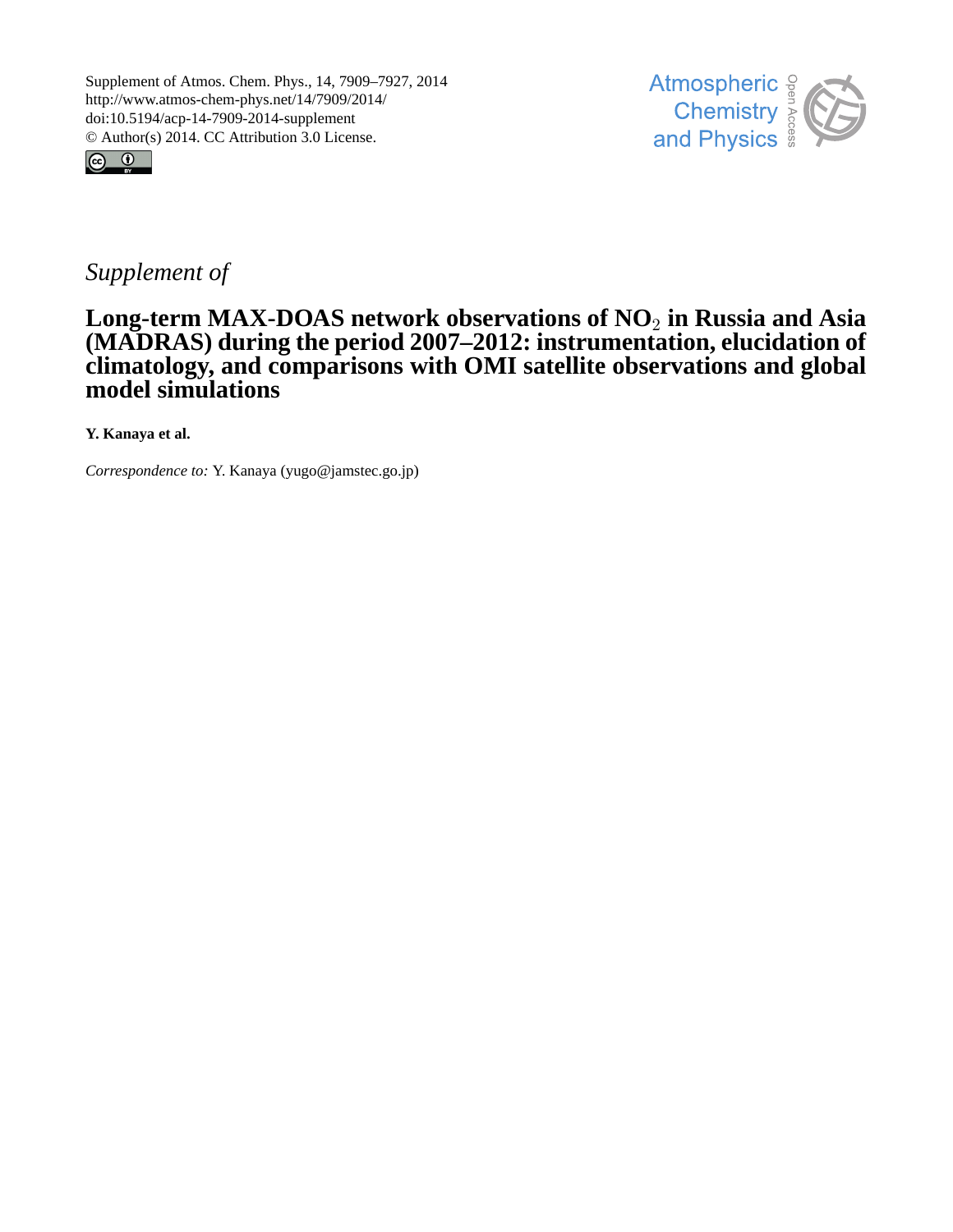## **Overview and Features of AOD**

 The methodology used to derive AOD values at 476 nm is described in the main text, and the results are briefly summarized in this supplementary material. A color index (defined as the ratio of the intensities at 500 and 380 nm) was used to screen out cloudy cases. The threshold values used for the color index are listed in Table S1. The threshold value for Cape Hedo was changed from 1.50 (Takashima et al., 2009) to 2.40 (this study) with equivalence, because the offsets at the two wavelengths were newly taken into account for the revised calculation of the color index. For other locations, we tentatively determined the equivalent color index threshold values based on the assumption that the color ratio under conditions where the sky was the most whitish was similar to that at Cape Hedo; this provided calibration information for the relative responses of the individual instruments at 380 and 500 nm.

 Figure S1 shows the time series of monthly means of the AODs at six sites, with and without cloud screening, based on the MAX-DOAS color index. The site-to-site differences 20 were not very large in comparison with those in the case of  $NO<sub>2</sub>$ ; in particular, the AOD levels 21 for Yokosuka ( $0.24 \pm 0.05$  ( $1\sigma$ ) as averages of monthly mean values after cloud screening, see 22 Table S2), an urban site, were similar to those at Cape Hedo  $(0.33 \pm 0.13 \text{ (1}\sigma))$ , a remote 23 island. Hefei had the highest average value  $(0.59 \pm 0.13 \text{ (1}\sigma))$  among the studied locations. The levels were roughly comparable to the climatological AOD values derived from satellite sensors, i.e., Moderate Resolution Imaging Spectroradiometer (MODIS)/Terra, MODIS/Aqua, and Multi-angle Imaging Spectroradiometer (MISR)/Terra (Fig. S1 and Table S2). The used monthly average satellite data are from MODIS/Terra (Collection 5) and MODIS/Aqua 28 (Collection 5.1) at a  $1^{\circ} \times 1^{\circ}$  grid resolution, and MISR/Terra (ver. 31) at a  $0.5^{\circ} \times 0.5^{\circ}$  grid resolution, available from the NASA Goddard Earth Sciences Data and Information Services Center (http://daac.gsfc.nasa.gov/giovanni/). For the MODIS sensors, the AOD values at 550 nm were converted to those at 476 nm using the reported Ångström parameters. For MISR, the Ångström parameters were estimated from the reported AOD values at multiple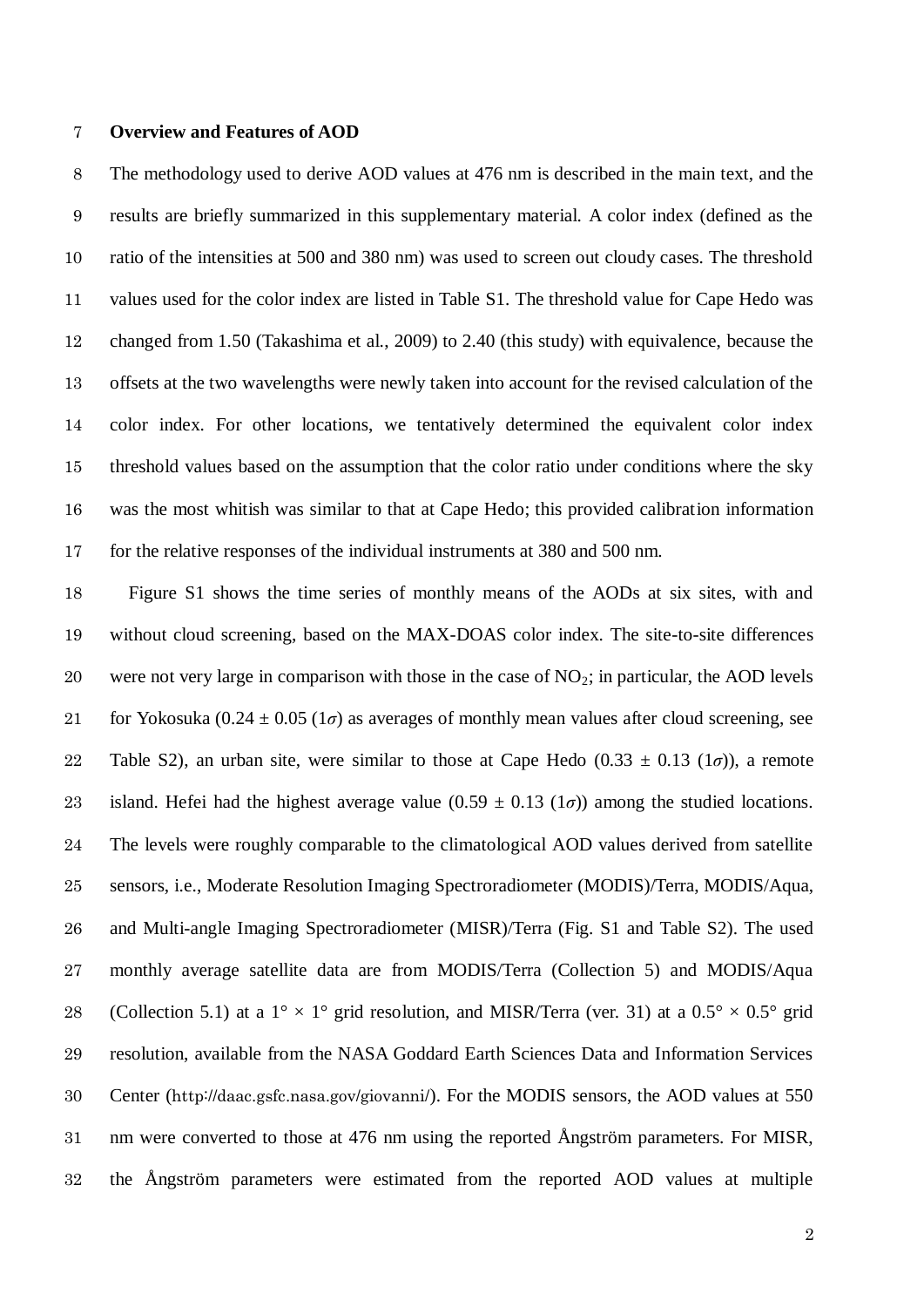wavelengths (443, 555, 670, and 865 nm), and then the AOD values at 476 nm were estimated. Although the MODIS/Terra and MISR/Terra observations were made in the morning, and the MODIS/Aqua observations were made in the afternoon, they were all compared with the daytime averages of the MAX-DOAS observations. The AODs derived from MAX-DOAS did not show significant diurnal variations (data not shown).

 Similar seasonal variation patterns at remote islands (Cape Hedo and Fukue) were found for the MAX-DOAS and satellite observations, with higher values in winter–spring as a result of long-range transport from the Asian continent along the westerlies. The agreement was excellent for Zvenigorod. Common increases in August 2010 were attributable to intense forest/peat fires. At Yokosuka, the average MAX-DOAS AOD level with cloud screening was more consistent with MISR than with MODIS (especially in summer), partly because of better spatial resolution. Similar tendencies were found for Gwangju and Hefei. For Hefei, the month-to-month variation patterns were qualitatively similar for MAX-DOAS and satellite data. Comparisons with satellite data with finer spatial resolutions will be studied in the future.

 Figure S2 shows hourly-averaged AODs derived from MAX-DOAS and sky radiometer (Aoki and Fujiyoshi, 2003) data at Fukue for 2009. The AOD value at 476 nm for sky radiometer was calculated from the reported AOD value at 500 nm and the Ångstöm exponent. A strong positive correlation was found around the 1:1 line. Similar comparisons with sky radiometers and Mie lidar observations were successful at Tsukuba (Irie et al., 2008) and at Cape Hedo (Takashima et al., 2009). Based on these features, we conclude that our AOD products, with an estimated 30% uncertainty, are basically consistent with available observations. As mentioned in the main text, 30% uncertainty in the AOD introduced only 10% or less uncertainty in the TropoNO2VCD. Therefore the aerosol information can be 57 satisfactorily used to estimate  $NO<sub>2</sub>$  optimally and to study the general trends in the OMI(NASA)/MAX-DOAS ratio of TropoNO2VCD against the AOD.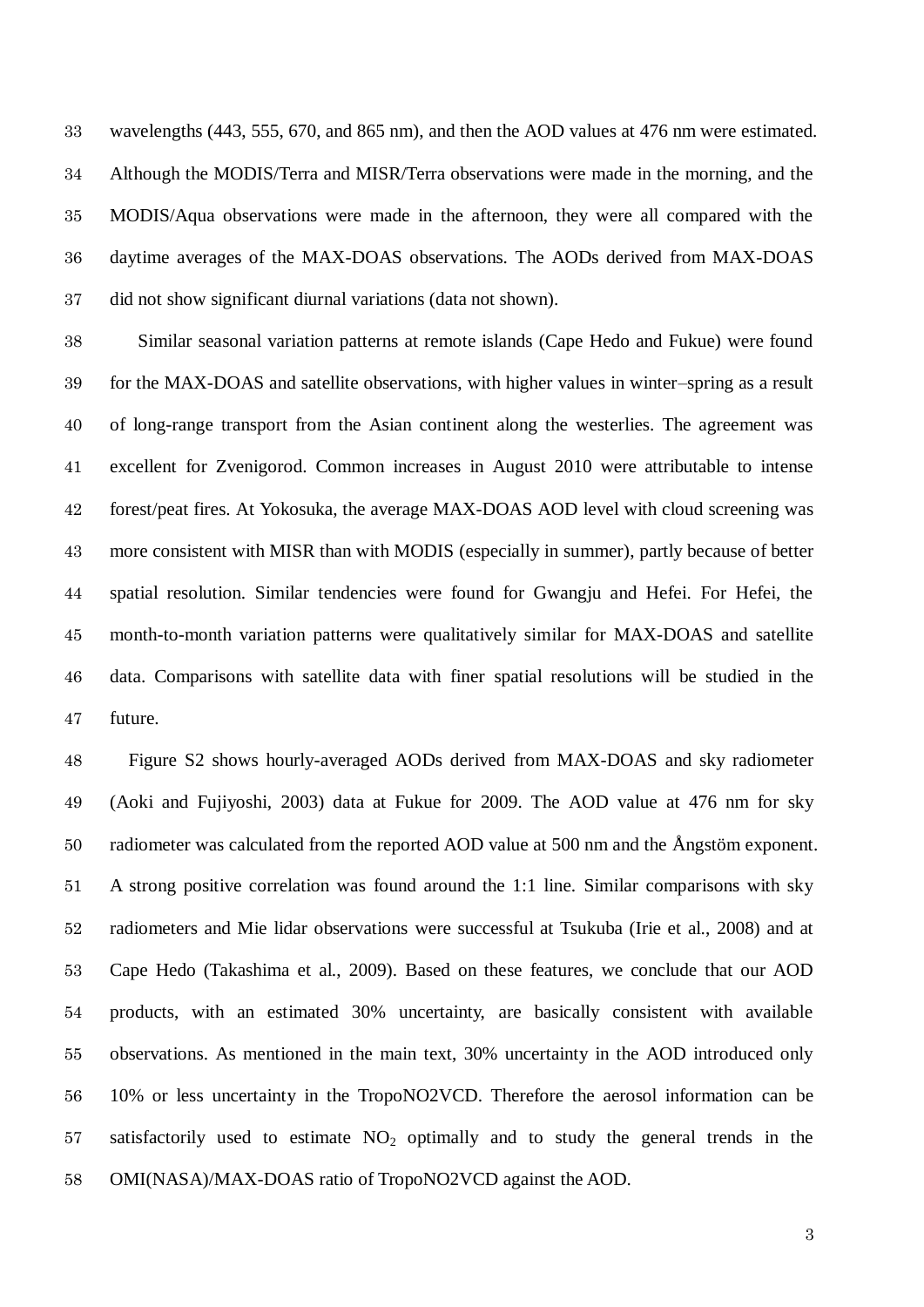| Instrument    | Threshold value |  |  |
|---------------|-----------------|--|--|
| Cape Hedo #1  | 2.40            |  |  |
| Yokosuka #1   | 1.67            |  |  |
| Fukue #1      | 0.81            |  |  |
| Fukue #2      | 2.40            |  |  |
| Fukue #3      | 1.55            |  |  |
| Gwangju #1    | 2.20            |  |  |
| Gwangju #2    | 2.10            |  |  |
| Gwangju #3    | 2.02            |  |  |
| Hefei #1      | 1.74            |  |  |
| Hefei #2      | 2.01            |  |  |
| Zvenigorod #1 | 1.57            |  |  |

59 **Table S1.** Recommended threshold values for color index used for cloud screening.

60

|  |  | 61 Table S2. Averages and $1\sigma$ ranges of monthly mean AOD values derived from MAX-DOAS |  |  |
|--|--|---------------------------------------------------------------------------------------------|--|--|
|  |  |                                                                                             |  |  |

62 observations and satellite observations.

|            | MAX-DOAS        | MAX-DOAS        | MODIS/Terra     | MODIS/Aqua    | MISR/Terra      |
|------------|-----------------|-----------------|-----------------|---------------|-----------------|
|            | (with cloud     | (without cloud  |                 |               |                 |
|            | screening)      | screening)      |                 |               |                 |
| Cape Hedo  | $0.33 + 0.13$   | $0.40 + 0.14$   | $0.26 + 0.13$   | $0.25 + 0.14$ | $0.26 + 0.12$   |
| Yokosuka   | $0.24 + 0.05$   | $0.30 + 0.06$   | $0.37 + 0.16$   | $0.42 + 0.18$ | $0.27 + 0.17$   |
| Fukue      | $0.29 + 0.08$   | $0.42 + 0.12$   | $0.38 + 0.14$   | $0.34 + 0.12$ | $0.37 + 0.17$   |
| Gwangju    | $0.40 + 0.10$   | $0.50 + 0.11$   | $0.47 + 0.23$   | $0.53 + 0.23$ | $0.33 + 0.18$   |
| Hefei      | $0.59 + 0.13$   | $0.73 + 0.15$   | $0.80 + 0.28$   | $0.86 + 0.28$ | $0.60 + 0.23$   |
| Zvenigorod | $0.21 \pm 0.05$ | $0.29 \pm 0.10$ | $0.19 \pm 0.19$ | $0.21 + 0.22$ | $0.18 \pm 0.11$ |

63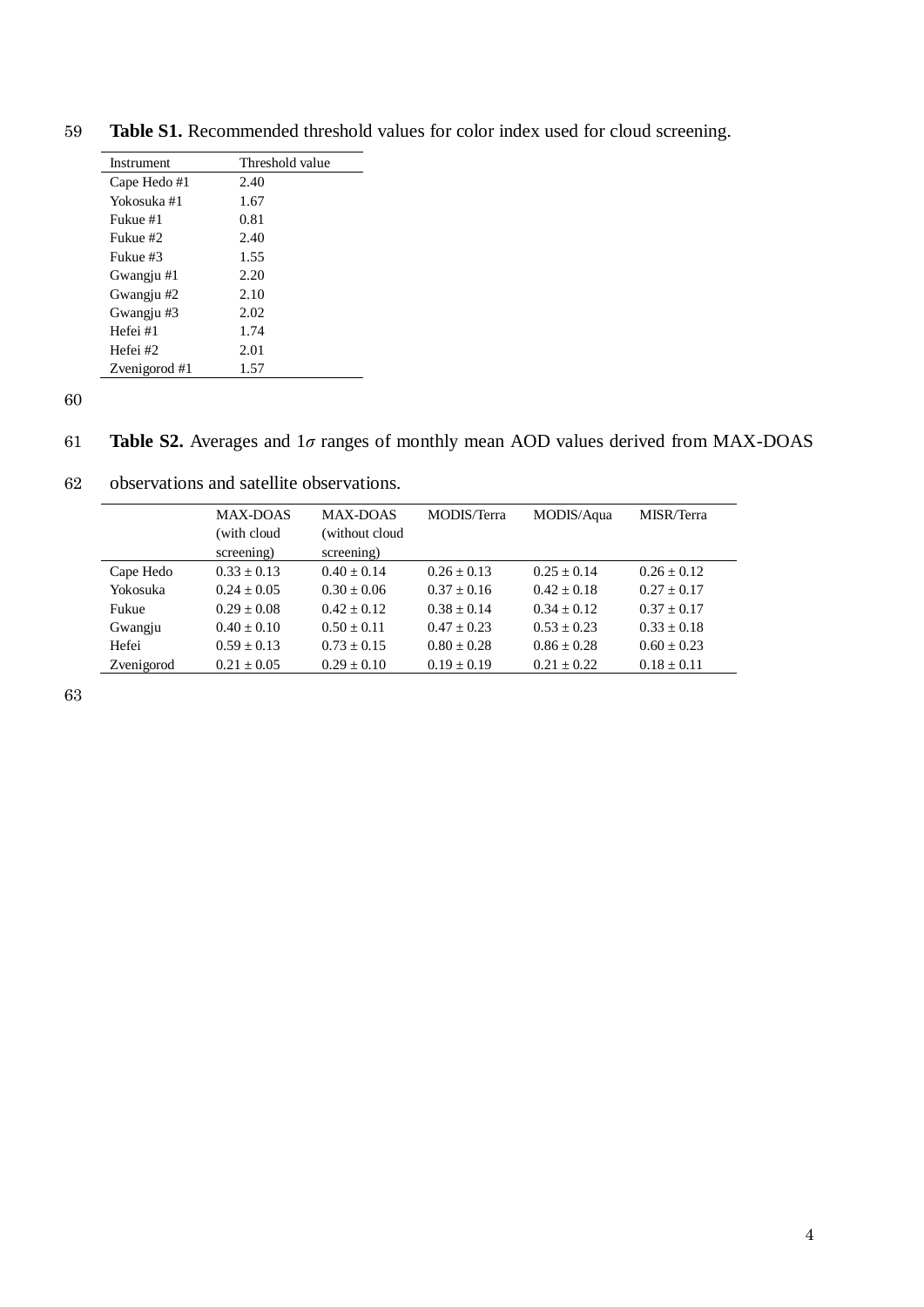

 **Fig. S1.** Time series of monthly averages of AOD derived from MAX-DOAS and satellite observations. The satellite observations are derived using MODIS and MISR sensors on board Terra and Aqua. MAX-DOAS data, with and without cloud screening, are provided with error 68 bars representing the  $1\sigma$  range of the included data.